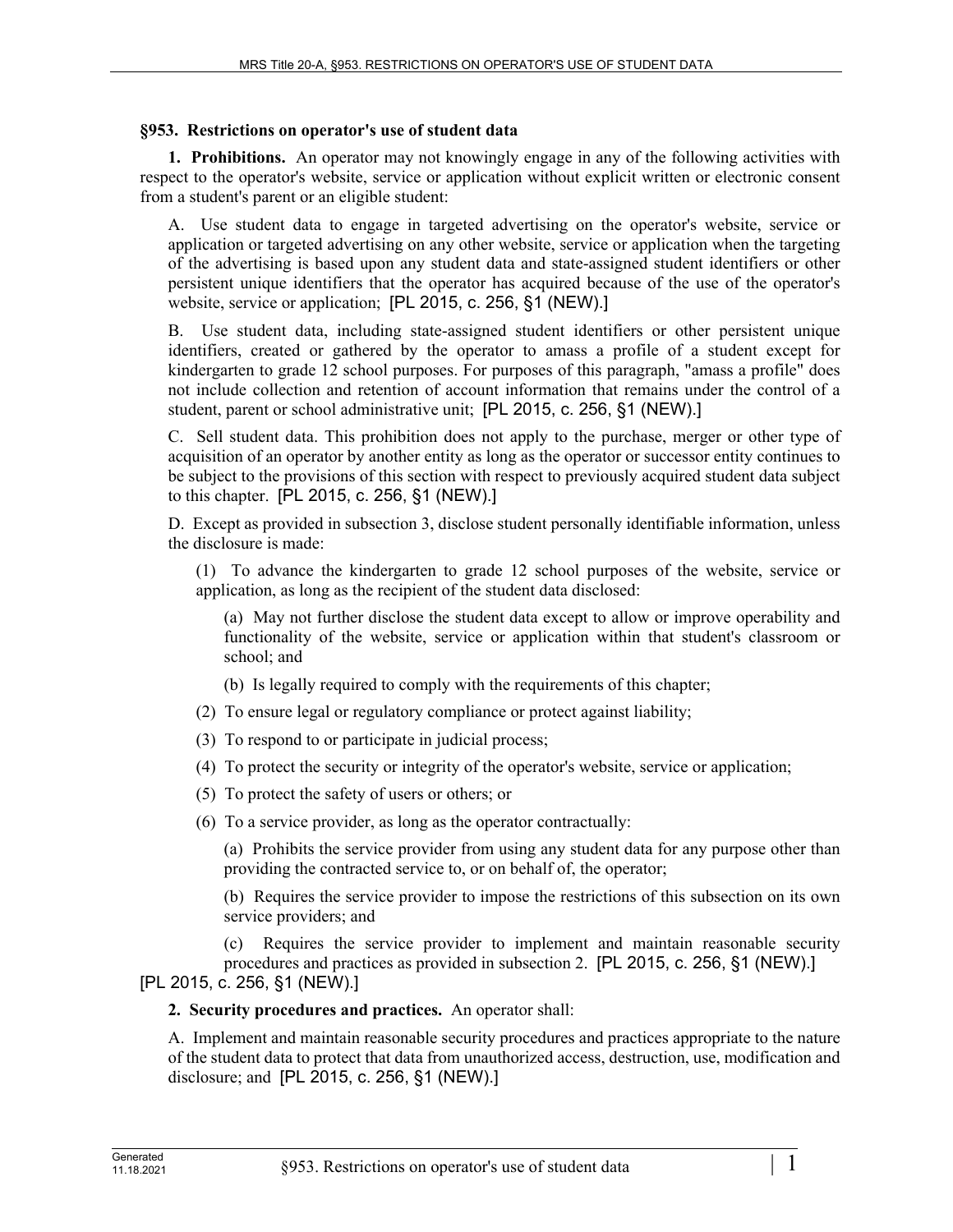B. Delete student data within 45 days of a school's or school administrative unit's request. [PL 2015, c. 256, §1 (NEW).]

[PL 2015, c. 256, §1 (NEW).]

**3. Permitted disclosures.** The following provisions apply to disclosure of student data by an operator.

A. Notwithstanding subsection 1, paragraph D, and in accordance with subsection 1, paragraphs A, B and C, an operator may disclose student data under the following circumstances:

(1) If another provision of federal or state law requires the operator to disclose the student data and the operator complies with applicable requirements of federal and state law in protecting and disclosing that information;

(2) For legitimate research purposes:

(a) As required by state or federal law and subject to the restrictions under applicable state and federal law; or

(b) As allowed by state or federal law and under the direction of a school, a school administrative unit or the department; or

(3) To a state agency, school administrative unit or school for kindergarten to grade 12 purposes, as permitted by state or federal law. [PL 2017, c. 288, Pt. A, §28 (AMD).]

B. Nothing in this section prohibits an operator from using student data, including student personally identifiable information, as follows:

(1) For maintaining, delivering, developing, supporting, evaluating, improving or diagnosing the operator's website, service or application;

(2) Within other websites, services or applications owned by the operator and intended for school or student use, to evaluate and improve educational products or services intended for school or student use;

(3) For adaptive learning or customized student learning purposes;

(4) For recommendation engines to recommend additional content or services for educational, other learning or job opportunities to students within the operator's website, service or application without the response being determined in whole or in part by payment or other consideration from a 3rd party; or

(5) To ensure legal or regulatory compliance or to retain student data for these purposes. [PL 2015, c. 256, §1 (NEW).]

C. Nothing in this section prohibits an operator from using or sharing aggregate student data or data from which personally identifying information has been removed as follows:

(1) For the development and improvement of the operator's website, service or application or other educational websites, services or applications; or

(2) To demonstrate or market the effectiveness of the operator's products or services. [PL 2015, c. 256, §1 (NEW).]

[PL 2017, c. 288, Pt. A, §28 (AMD).]

**4. Construction.** The following provisions govern the application and construction of this chapter.

A. This chapter may not be construed to limit the authority of a law enforcement agency to obtain any content or student data from an operator as authorized by law or pursuant to an order of a court of competent jurisdiction. [PL 2015, c. 256, §1 (NEW).]